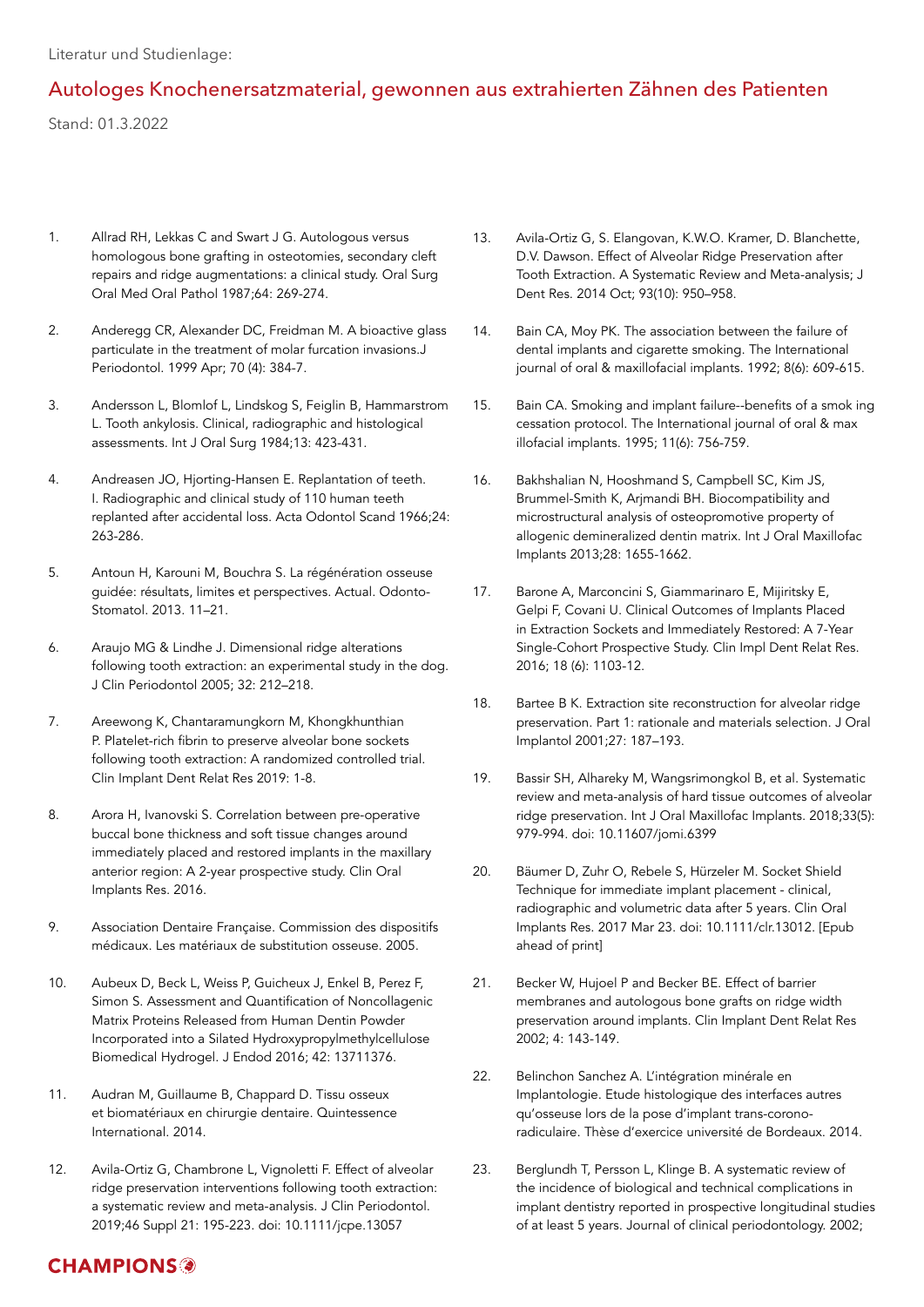- 24. Bessho K, Tagawa T, Murata M. Purification of rabbit bone morphogenetic protein derived from bone, dentin, and wound tissue after tooth extraction. J Oral Maxillofac Surg. 1990 Feb; 48 (2): 162-9.
- 25. Bettach R. La régénération osseuse guidée. Fil Dent. 2011 jun/jui/aoû; 64.
- 26. Bhaskar SN et al. Tissue reaction to intrabony ceramic implants. Oral Surg Oral Med Oral Pathol. 1971 Feb; 31 (2): 282-9.
- 27. Binderman I et al. A novel procedure to process extracted teeth for immediate grafting of autogenous dentin. Interdisciplinary medecine and dental science. 2014: 2-6.
- 28. Binderman I et al. Processing extracted teeth for immediate grafting of autogenous dentin. Implant Practice US. 2015 May. 8 (2): 43-46.
- 29. Binderman I, Sapozhnikov L. Présentation Smart Dentin Grinder. 2014. (Internet)
- 30. Boden SD1, Liu Y, Hair GA, Helms JA, Hu D, Racine M, Nanes MS, Titus L., LMP-1, a LIM-domain protein, mediates BMP-6 effects on bone formation. Endocrinology. 1998 Dec; 139 (12): 5125-34.
- 31. Bouyer-Bel AS. Régénération parodontale au niveau des lésions intra-osseuses avec l'Emdogain: analyse de la littérature de 1997 à 2006. Thèse d'exercice université de Nantes. 2007.
- 32. Bouzoubaa S. Apport de l'ingenierie tissulaire en parodontologie. Thèse d'exercice université de Casablanca. 2014.
- 33. Bowers GM, Chadroff B, Carnevale R, Mellonig J, Corio R, Emerson J, Stevens M, Romberg E. Histologic evaluation of new attachment apparatus formation in humans. Part II. J Periodontol. 1989 Dec; 60 (12): 675-82.
- 34. Broggini N, McManus LM, Hermann JS, et al. Peri-implant inflammation defined by the implant-abutment interface. Journal of Dental Research. 2006; 85(5): 473-478. doi: 10.1177/154405910608500515
- 35. Bronner S, Tenenbaum H. Les matériaux de substitution osseuse utilisés en parodontologie et en implantologie: enquête auprés des membres de la SFPIO. Thèse d'exercice université de Strasbourg. 2005.
- 36. Buser D, Chen ST, Weber HP & Belser UC. Early implant placement following single- tooth extraction in the esthetic zone: biological rationale and surgical procedures. Int J Periodontics Restorative Dent 2008;28: 441–451.
- 37. Buser D. 20 years of guided bone regeneration in implant dentistry. Quintessence Publishing Co, Inc. 2009.
- 38. Calvo-Guirado JL, Ballester-Montilla A, N De Aza P, et

al. Particulated, extracted human teeth characterization by SEM@EDX evaluation as a biomaterial for socket preservation: an in vitro study. Materials (Basel). 2019;12(3): 380. doi: 10.3390/ma12030380

- 39. Calvo-Guirado JL, Garcés-Villalá MA, Mahesh L, De Carlos-Villafranca FA. Effectiveness of Chemical Disinfection in Discarding Pathogenic Bacteria of Human Particulate Tooth Graft: An In vitro Study. IndianJDentSci\_2021\_13\_4\_277Oct. 21
- 40. Cardaraopoli D et al.: New bown formation using an extracted tooth as a biomaterial: A case report with histologic evidence. In J Periodont Retsorat Dent 2019;39: 157-163.
- 41. Cardaropoli G, Araujo M & Lindhe J. Dynamics of bone tissue formation in tooth extraction sites. An experimental study in dogs. J Clin Periodontol 2003; 30: 809–818.
- 42. Chai F et al. Les biomatériaux de substitution osseuse: classification et intérêt. Rev Stomatol Chir Maxillofac. 2011 Sep; 112 (4): 212-21.
- 43. Chan HL, Lin GH, Fu JH, et al. Alterations in bone quality after socket preservation with grafting materials: a systematic review. Int J Oral Maxillofac Implants. 2013;28(3): 710–20. doi: 10.11607/jomi.2913
- 44. Chen CL, Pan YH. Socket shield technique for ridge preservation: a case report. Journal of Prosthodontics and Implantology. 2013.
- 45. Chochlidakis KM, Geminiani A, Papaspyridakos P, Singh N, Ercoli C, Chen CJ. Buccal bone thickness around single dental implants in the maxillary esthetic zone. Quintessence Int. 2016.
- 46. Colat-Parros J, Jordana F. Les substituts osseux. Société Francophone des Biomatériaux Dentaires. 2009.
- 47. Cornell CN, Lane JM. Current understanding of osteoconduction in bone regeneration. Clin Orthop Relat Res. 1998 Oct; (355 Suppl): S267-73.
- 48. Costerton J, Montanaro L, Arciola C. Biofilm in implant in fections: its production and regulation. The International journal of artificial organs. 2005; 28(11): 1062-1068.
- 49. de Bruyn H, Collaert B. The effect of smoking on early implant failure. Clinical oral implants research. 1994; 5(4): 260 - 264. doi: 10.1034/j.1600-0501.1994.050410.x
- 50. de Oliveira-Neto OB, Barbosa FT, de Sousa-Rodrigues CF, Camello de Lima FJ. Quality assessment of systematic reviews regarding immediate placement of dental implants into infected sites: An overview. J Prosthet Dent. 2016.
- 51. Degat MC, Ferreira E, Logeart-Avramoglou D. Utilisation de facteurs de croissance pour la réparation osseuse. Pathol Biol (Paris). 2005 Apr; 53 (3): 131-41.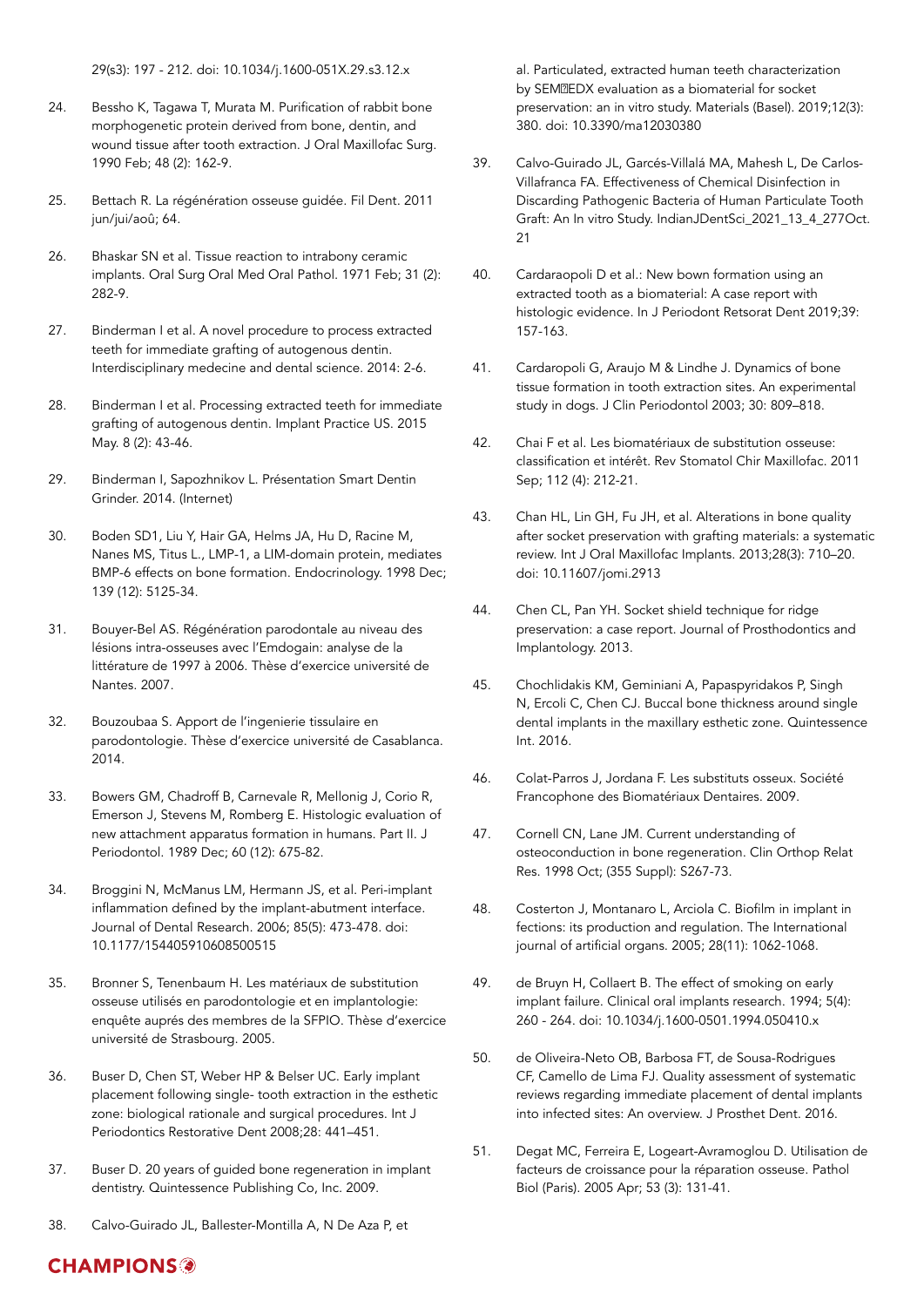- 52. Devecioğlu D, Tözüm TF, Sengün D, Nohutcu RM. Biomaterials in periodontal regenerative surgery: effects of cryopreserved bone, commercially available coral, demineralized freeze-dried dentin, and cementum on periodontal ligament fibroblasts and osteoblasts. J Biomater Appl. 2004 Oct; 19 (2): 107-20.
- 53. Dewan SK, Arora A, Sehgal M, Khullar A. Implant failures: a broader perspective. Journal of Dental Implants. 2015; 5(1): 53-59.
- 54. Dohan S et al. De l'usage des concentrés plaquettaires autologues en application topique. EMC-Odontol. 2005: 141–180.
- 55. Ellegaard B, Baelum V, Karring T. Implant therapy in periodontally compromised patients. Clinical Oral Implants Research. 1997; 8(3): 180-188. doi: 10.1034/j.1600- 0501.1997.080304.x
- 56. Esposito M, Hirsch J-M, Lekholm U, Thomsen P. Biological factors contributing to failures of osseointegrated oral implants, (II). Etiopathogenesis. European journal of oral sciences. 1998; 106(3): 721-764. doi: 10.1046/j.0909-8836.. t01-6-.x
- 57. Esposito M, Hirsch J, Lekholm U, Thomsen P. Differential diagnosis and treatment strategies for biologic complications and failing oral implants: A review of the literature. International Journal of Oral and Maxillofacial Implants. 1999; 14(4): 473-490.
- 58. Estrade D, Metivier E. Comment transformer les dents extraites en greffe osseuse autologue en une séance au cabinet? Today -Informations indépendantes pour visiteurs et exposants. 2014.
- 59. Ferreira S, Silva GL, Cortelli JR, Costa JE, Costa FO. Prevalence and risk variables for peri-implant disease in Brazilian subjects. Journal of Clinical Periodontology. 2006; 33(12): 929- 935.
- 60. Fickl S, Zuhr O, Wachtel H, Stappert CF, Stein J M and Hürzeler M B. Dimensal changes of alveolar ridge contour after different socket preservation techniques. J Clin Periodontol 2008; 35: 906 –913.
- 61. Fugazzotto PA, De Paoli S, Benfenati SP. The use of allogenic freeze-dried dentin in the repair of periodontal osseous defects in humans. Quintessence Int. 1986 Aug; 17 (8): 461- 77.
- 62. Garcia A. L'autogreffe dentaire est-elle toujours d'actualité? Rev. Odontostomatol. 2002: 177–190.
- 63. Garrett S, Adams DF, Bogle G, et al. The effect of locally delivered controlled-release doxycycline or scaling and root planing on periodontal maintenance patients over 9 months. Journal of periodontology. 2000; 71(1): 22-30. doi: 10.1902/ jop.2000.71.1.22
- 64. George K, Zafiropoulos GGK, Murat Y, Hubertus S, Nisengard RJ. Clinical and microbiological status of

osseointegrated implants. Journal of periodontology, 1994; 65(8): 766-770. doi: 10.1902/jop.1994.65.8.766

- 65. Ghanaati S, Al-Maawi S. Autologe Alternative. Teamwork 2018; 3: 190-197.
- 66. Glass Y, Eickholz P, Nentwig HG, Dannewitz B. Glossar der Grundbegriffe für die Praxis. Knochenersatz- und aufbaumaterialien. Parodontologie 2008;19: 465-474.
- 67. Gomes MF, dos Anjos MJ, Nogueira Tde O, Catanzaro Guimarães SA. Autogenous demineralized dentin matrix for tissue engineering applications: radiographic and histomorphometric studies. Int J Oral Maxillofac Implants. 2002 Jul-Aug; 17 (4): 488-97.
- 68. Hammarström L, Blomlöf L, Lindskog S. Dynamics of dentoalveolar ankylosis and associated root resorption. Endod Dent Traumatol. 1989 Aug;5(4): 163-75.
- 69. Harris D. Advanced surgical procedures: bone augmentation. Dent Update. 1997 Oct; 24 (8): 332-7.
- 70. Hassan AH, Evans CA, Zaki AM, George A. Use of bone morphogenetic protein-2 and dentin matrix protein-1 to enhance the osteointegration of the Onplant system. Connect Tissue Res 2003;44: 30-41.
- 71. Hellwig E, Klimek J, Attin T. Einführung in die Zahnerhaltung. München: Elsevier, Urban und Fischer, 2007.
- 72. Heuer W, Elter C, Demling A, et al. Analysis of early biofilm formation on oral implants in man. Journal of oral rehabilitation. 2007; 34(5): 377-382.
- 73. Heydenrijk K, Meijer HJ, van der Reijden WA, Raghoebar GM, Vissink A, Stegenga B. Microbiota around rootform endosseous implants: a review of the literature. The International journal of oral & maxillofacial implants. 2001; 17(6): 829-838.
- 74. Ike M, Urist MR. Recycled dentin root matrix for a carrier of recombinant human bone morphogenetic protein. J Oral Implantol. 1998; 24 (3): 124-32.
- 75. Jeong KI et al. Clinical study of graft materials using autogenous teeth in maxillary sinus augmentation. Implant Dent. 2011 Dec; 20 (6): 471-5.
- 76. Jepsen S, Berglundh T, Genco R, et al. Primary prevention of peri-implantitis: Managing peri-implant mucositis. Journal of clinical periodontology. 2015; 42(S16): S152-S157. doi: 10.1111/jcpe.12369
- 77. Jun SH et al. A prospective study on the effectiveness of newly developed autogenous tooth bone graft material for sinus bone graft procedure. J Adv Prosthodont. 2014 Dec; 6 (6): 528-38.
- 78. Kan JYK, Rungcharassaeng K, Deflorian M, et al. Immediate implant placement and provisionalization of maxillary anterior single implants. Periodontol 2000. 2018;77(1): 197- 212. doi: 10.1111/prd.12212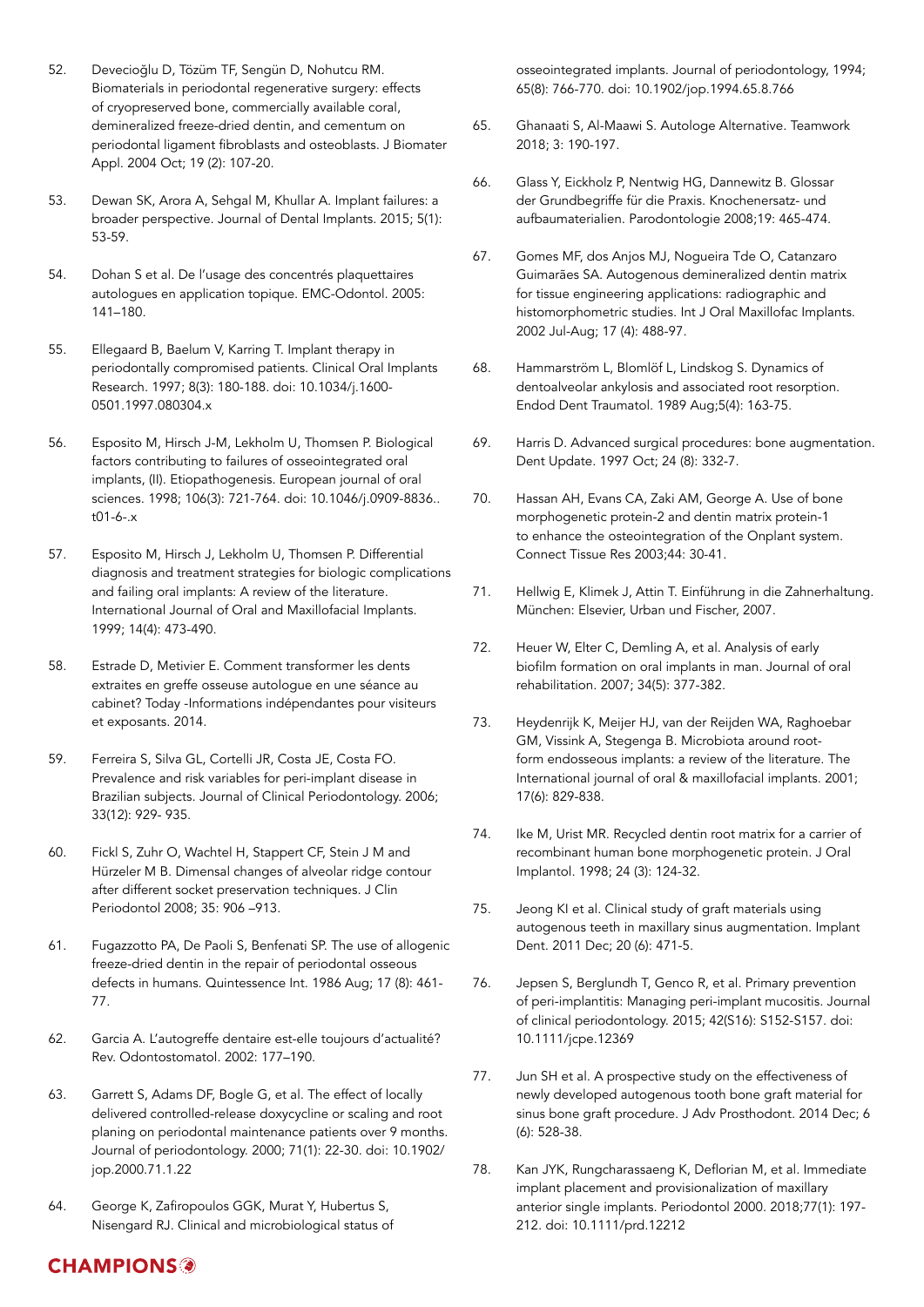- 79. Karbach J, Callaway A, Kwon YD, d'Hoedt B, Al-Nawas B. Comparison of five parameters as risk factors for perimucositis. The International journal of oral & maxillofacial implants. 2008; 24(3): 491-496.
- 80. Karfeld-Sulzer LS, Weber FE. Biomaterial development for oral and maxillofacial bone regeneration. J. Korean Assoc. Oral Maxillofac. Surg. 2012.
- 81. Karoussis IK, Salvi GE, Heitz-Mayfield LJ, Brägger U, Hämmerle CH, Lang NP. Long-term implant prognosis in patients with and without a history of chronic periodontitis: A 10 year prospective cohort study of the ITI® Dental Implant System. Clinical Oral Implants Research. 2003; 14(3): 329- 339. doi: 10.1034/j.1600-0501.000.00934.x
- 82. Khoury F. Greffe osseuse en implantologie. Quintessence International. 2010.
- 83. Khoury J, Ghosn N, Mokbel N, Naaman N. Buccal Bone Thickness Overlying Maxillary Anterior Teeth: A Clinical and Radiographic Prospective Human Study. Implant Dent. 2016; 25 (4): 525-31.
- 84. Kim ES et al. Autogenous fresh demineralized tooth graft prepared at chairside for dental implant. Maxillofac Plast Reconstr Surg. 2015 Feb 18; 37 (1): 8.
- 85. Kim ES, Kang JY, Kim JJ, Kim KW, Lee EY. Space maintenance in autogenous fresh demineralized tooth blocks with platelet-rich plasma for maxillary sinus bone formation: a prospective study. SpringerPlus (2016) 5: 274 DOI 10.1186/ s40064-0161886-1.
- 86. Kim SG et al. Use of particulate dentin-plaster of Paris combination with/without platelet-rich plasma in the treatment of bone defects around implants. Int J Oral Maxillofac Implants. 2002 Jan-Feb; 17 (1): 86-94.
- 87. Kim SG, Kim YK, Park JS. Scientific evidence for autogenous tooth bone graft material (AutoBT). J. Korean Dent. Sci. 2009: 42–45.
- 88. Kim SG, Yeo HH, Kim YK. Grafting of large defects of the jaws with a particulate dentin-plaster of paris combination. Oral Surg Oral Med Oral Pathol Oral Radiol Endod. 1999 Jul; 88 (1): 22.
- 89. Kim SK, Kim SW, Kim KW. Effect on bone formation of the autogenous tooth graft in the treatment of peri-implant vertical bone defects in the minipigs. Maxillofac Plast Reconstr Surg. 2015 Jan 29; 37 (1): 2.
- 90. Kim Y, Rodriguez AE, Nowzari H The Risk of Prion Infection through Bovine Grafting Materials Clin Implant Dent Relat Res. 2016 Dec; 18 (6): 1095-1102. doi: 10.1111/cid.12391. Epub 2016 Feb 8.
- 91. Kim YK et al. Analysis of the inorganic component of autogenous tooth bone graft material. J Nanosci Nanotechnol. 2011 Aug; 11 (8): 7442-5.
- 92. Kim YK et al. Autogenous teeth used for bone grafting: a comparison with traditional grafting materials. Oral Surg Oral Med Oral Pathol Oral Radiol. 2014 Jan; 117 (1): e39-45.
- 93. Kim YK et al. Bone graft material using teeth. J. Korean Assoc. Oral Maxillofac. Surg. 2012: 134.
- 94. Kim YK et al. Development of a novel bone grafting material using autogenous teeth. Oral Surg Oral Med Oral Pathol Oral Radiol Endod. 2010 Apr; 109 (4): 496-503.
- 95. Kim YK et al. Healing mechanism and clinical application of autogenous tooth bone graft material. Advances in Biomaterials Science and Biomedical Applications. Pignatello, R. 2013.
- 96. Kim YK et al. Tooth-derived bone graft material. J Korean Assoc Oral Maxillofac Surg 2013; 39: 103-111.
- 97. Kim YK, Kim SG, Byeon JH, Lee HJ, Um IU, Lim SC, Kim SY. Development of a novel bone grafting material using autogenous teeth. Oral Surg Oral Med Oral Pathol Oral Radiol Endod. 2010 Apr;109(4): 496-503. doi: 10.1016/j. tripleo.2009.10.017. Epub 2010 Jan 8.
- 98. Kim YK, Kim SG, Byeon JH. Lee HJ, Um IU, Lim SC, & Kim SY. Development of a novel bone grafting material using autogenous teeth. Oral Surgery, Oral Medicine, Oral Pathology, Oral Radiology, and Endodontology, 2010; 109(4): 496-503.
- 99. Kim YK, Lee J, Um IW, Kim KW, Murata M, Akazawa T, Mitsugi M. Toothderived bone graft material. J Korean Assoc Oral Maxillofac Surg 2013;39: 103-111.
- 100. Kim YK, Um IW, Murata, M. Tooth bank system for bone regeneration-Safety report. J. Hard Tissue Biol. 2014: 371– 376.
- 101. Kingsley DM. The TGF-beta superfamily: new members, new receptors, and new genetic tests of function in different organisms. Genes Dev. 1994 Jan; 8 (2): 133-46.
- 102. Klinge B, Hultin M, Berglundh T. Peri-implantitis. Dental Clinics of North America. 2005; 49(3): 661-676.
- 103. Koga T et al.: Bone regeneration using dentin matrix depends on the degree of demineralization and particle size. PLoS One 2016: 1-12.
- 104. Korsch M, Mamar AK. Sofortimplantation mit autologem Dentin. ZM ZM, 2021 15-16
- 105. Korsch M, Peichl M. Retrospective Study on Tooth Shell Technique using Endodontically Treated Teeth in Lateral Ridge Augmentation. Appl. Sci. 2021, 11, 5882
- 106. Korsch M, Peichl M. Retrospective Study: Lateral Ridge Augmentation Using Autogenous Dentin: Tooth-Shell Technique vs. Bone-Shell Technique. Int. J. Environ. Res. Public Health 2021, 18, 3174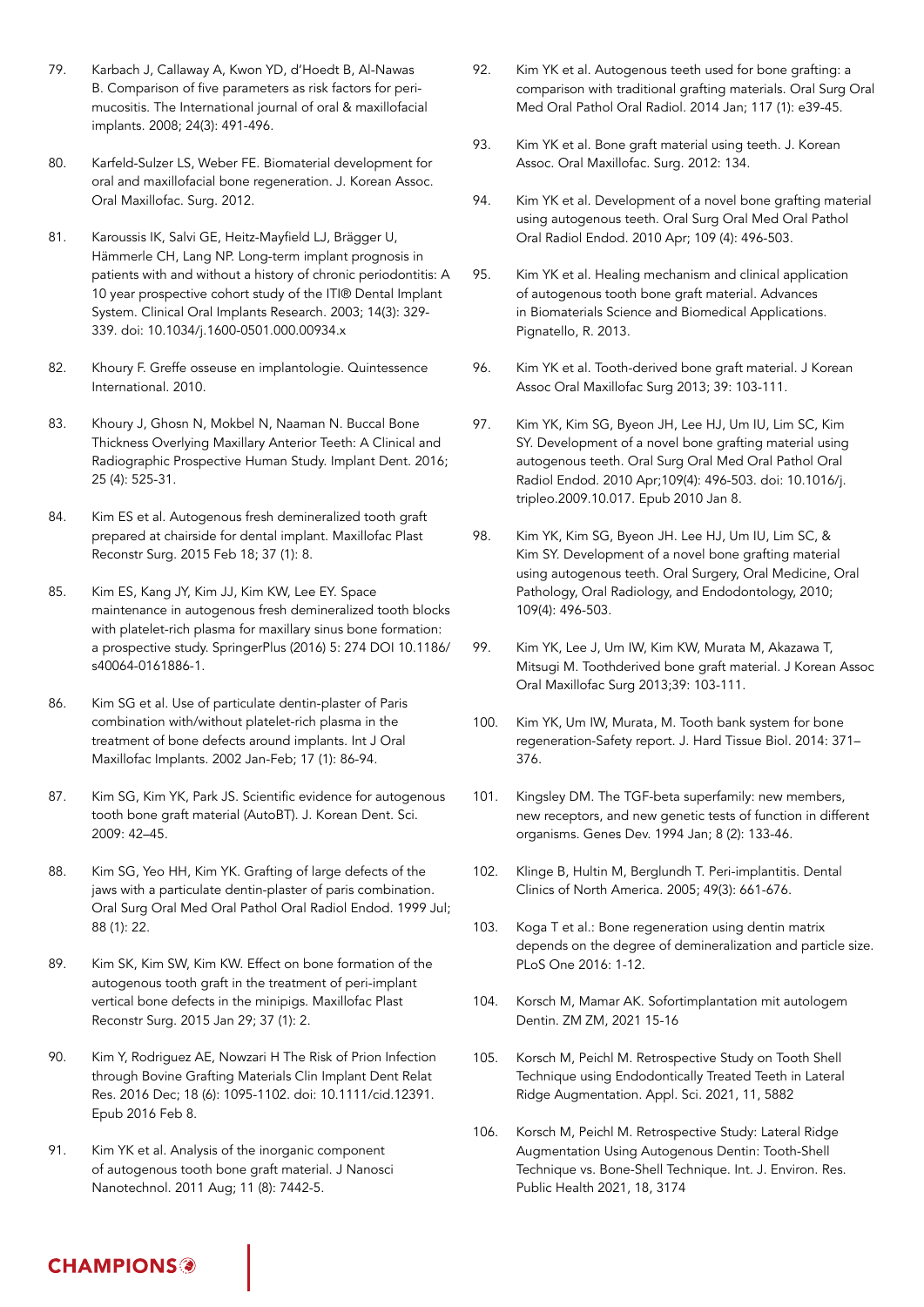- 107. Lang NP, Lindhe J. Clinical periodontology and implant dentistry. New York, USA: John Wiley & Sons; 2015
- 108. Lang NP, Mombelli A, Tonetti MS, Brägger U, Hämmerle CH. Clinical trials on therapies for peri-implant infections. Annals of Periodontology. 1997. 2(1): 343-356.
- 109. Lee EY, Kim ES, Kim KW. Scanning electron microscopy and energy dispersive X-ray spectroscopy studies on processed tooth graft material by Vacuum-ultrasonic acceleration. Maxillofacial Plastic and Reconstructive Surgery. 2014: 103–110.
- 110. Lee JY, Lee J, Kim YK. Comparative analysis of guided bone regeneration using autogenous tooth bone graft materiayl with and without resorbable membrane. J. Dent. Sci. 2013: 281–286.
- 111. Lekovic V, Kenney EB, Weinlaender M, Han T, Klokkevold P, Nedic M & Orsini M. A bone regenerative approach to alveolar ridge maintenance following tooth extraction. Report of 10 cases. J Periodontol 1997;68: 563–570.
- 112. Lerner H, Hauschild U, Sader R, et al. Complete-arch fixed reconstruction by means of guided surgery and immediate loading: a retrospective clinical study on 12 patients with 1year of follow-up. BMC Oral Health. 2020;20(1): 15. doi: 10.1186/s12903-019-0941-z
- 113. Lind M, Schumacker B, Søballe K, Keller J, Melsen F, Bünger C. Transforming growth factor-beta enhances fracture healing in rabbit tibiae. Acta Orthop Scand. 1993 Oct; 64 (5): 553-6.
- 114. Listgarten MA. Microorganisms and dental implants. Journal of periodontology, 1999; 70(2): 220-222.
- 115. Locatelli LH. Greffes osseuses autogènes à visée implantaire. Thèse d'exercice université de Nancy. 2010.
- 116. Marra R, Acocella A, Alessandra R, et al. Rehabilitation of full-mouth edentulism: immediate loading of implants inserted with computer-guided flapless surgery versus conventional dentures: a 5-year multicenter retrospective analysis and OHIP questionnaire. Implant Dent. 2017;26(1): 54-58. doi: 10.1097/ID.0000000000000492
- 117. Matarasso S, Quaremba G, Coraggio F, Vaia E, Cafiero C, Lang NP. Maintenance of implants: an in vitro study of titanium implant surface modifications subsequent to the application of different prophylaxis procedures. Clinical oral implants research. 1996; 7(1): 64-72. doi: 10.1034/j.1600- 0501.1996.070108.x
- 118. Matsukawa R et al. Immunohistological observation of milled teeth in a rat mandibular incisor extraction socket. J. Hard Tissue Biol. 2014: 29–34.
- 119. Mazor Z, Horowitz RA, Prasad H, et al. Healing dynamics following alveolar ridge preservation with autologous tooth structure. Int J Periodontics Restorative Dent. 2019;39(5): 697-702. doi: 10.11607/prd.4138
- 120. McCollum J, O'Neal RB, Brennan WA, Van Dyke TE, Horner JA. The effect of titanium implant abutment surface irregularities on plaque accumulation in vivo. Journal of periodontology. 1992; 63(10): 802-805. doi: 10.1902/ jop.1992.63.10.802
- 121. Meadows CL, Gher ME, Quintero G, Lafferty TA. A comparison of polylactic acid granules and decalcified freeze-dried bone allograft in human periodontal osseous defects. J Periodontol. 1993 Feb; 64 (2): 103-9.
- 122. Meffert R. Periodontitis vs. peri-implantitis: the same disease? The same treatment? Critical Reviews in Oral Biology & Medicine. 1996; 7(3): 278-291. doi: 10.1177/10454411960070030501
- 123. Meffert RM, Langer B, Fritz ME. Dental implants: a review. Journal of periodontology. 1992; 63(11): 859-870.
- 124. Merheb J, Vercruyssen M, Coucke W, Beckers L, Teughels W, Quirynen M. The fate of buccal bone around dental implants. A 12-month postloading follow-up study. Clin Oral Implants Res. 2016.
- 125. Miron RJ, Zucchelli G, Pikos M A, Salama M, Lee S, Guillemette V, Choukroun J. Use of platelet-rich fibrin in regenerative dentistry: a systematic review. Clin Oral Investig 2017; 21(6): 1913-1927.
- 126. Misch CE. Contemporary implant dentistry. Implant Dentistry. 1999; 8(1): 90.
- 127. Misch CE. Contemporary Implant Dentistry. Oxford, UK: Elsevier Health Sciences; 2007.
- 128. Moharamzadeh K, Freeman C, Blackwood K. Processed bovine dentine as a bone substitute. Br J Oral Maxillofac Surg. 2008 Mar; 46 (2): 110-3.
- 129. Mombelli A, an Oosten MA, Schurch E Jr, Land NP. The microbiota associated with successful or failing osseointegrated titanium implants. Oral microbiology and immunology, 1987; 2(4): 145-151.
- 130. Mombelli A, Lang N. Antimicrobial treatment of peri-implant infections. Clinical oral implants research. 1992; 3(4): 162- 168.
- 131. Mombelli A, Lang NP. The diagnosis and treatment of periimplantitis. Periodontology 2000. 1998; 17(1): 63-76. doi: 10.1111/j.1600-0757.1998.tb00124.x
- 132. Mombelli A. Etiology, diagnosis, and treatment considerations in peri-implantitis. Current opinion in Periodontology. 1996; 4: 127-136.
- 133. Mombelli A. Microbiology of the dental implant. Advances in dental research, 1993; 7(2): 202-206.
- 134. Morton D, Gallucci G, Lin WS, et al. Group 2 ITI Consensus Report: Prosthodontics and implant dentistry. Clin Oral Implants Res. 2018;29 Suppl 16: 215-223. doi: 10.1111/ clr.13298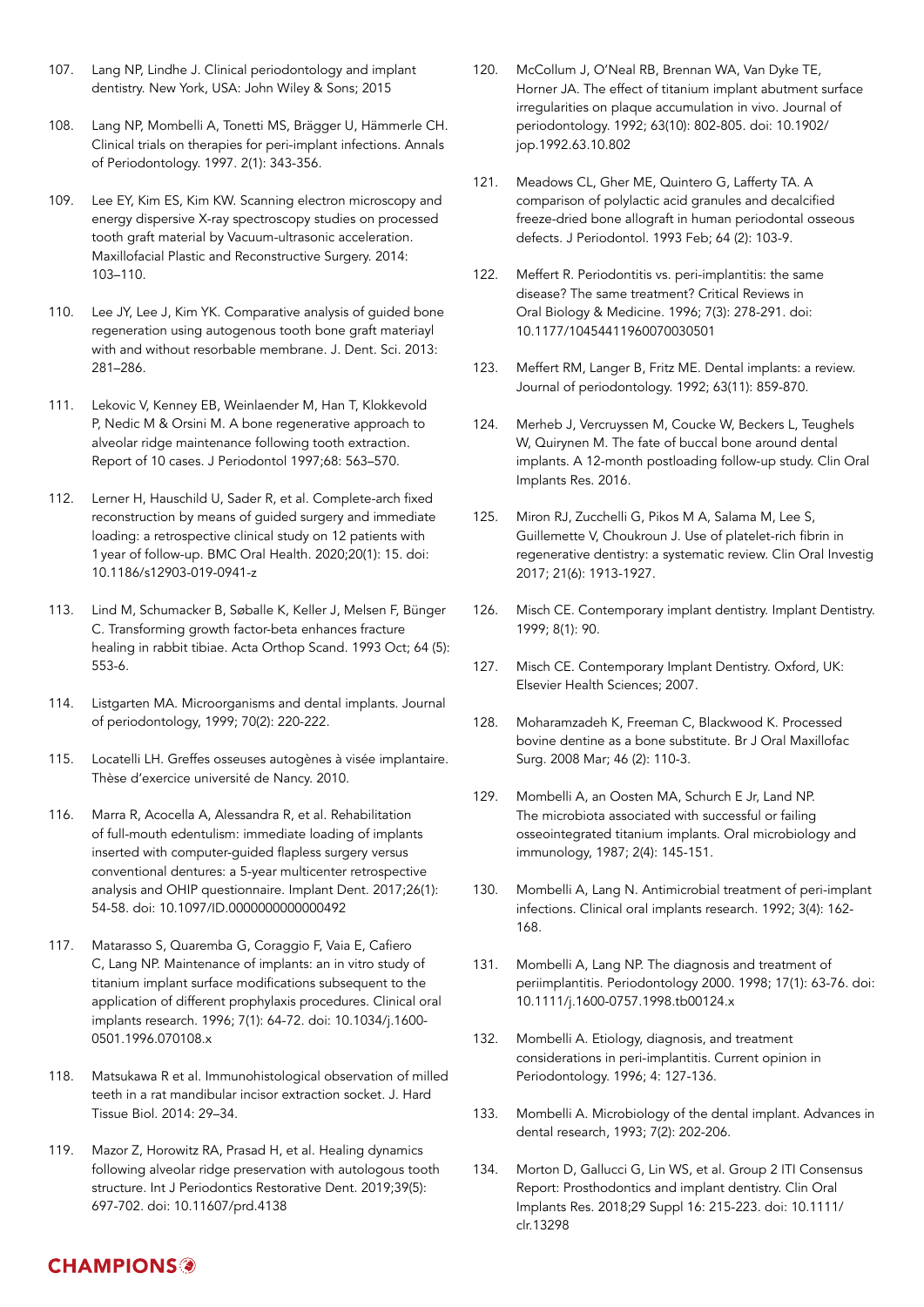- 135. Murata M et al. Autograft of dentin materials for bone regeneration. Advances in Biomaterials Science and Biomedical Applications. Pignatello, R. 2013.
- 136. Murata M et al. Bone induction of human tooth and bone crushed by newly developed automatic mill. J. Ceram. Soc. Jpn. 2010: 434–437.
- 137. Murata M, Akazawa T, Mitsugi M, Kabir MA, Um IW, Minamida Y, Kim KW, Kim YK, Sun Y, Qin C. Autograft of Dentin Materials for Bone Regeneration. In: Pignatello R (Hrsg) Advances in Biomaterials Science and Biomedical Applications. InTech, 2013. [5.07.2017].
- 138. Murata M, Akazawa T, Mitsugi M, Um, IW, Kim, KW & Kim, YK (2011) Human Dentin as Novel Biomaterial for Bone Regeneration, Biomaterials - Physics and Chemistry, Rosario Pignatello, INTECK Publisher, Croatia. p127-140.
- 139. Murray G, Holden R, Roschlau W. Experimental and clinical study of new growth of bone in a cavity. Am J Surg. 1957 Mar; 93 (3): 385-7.
- 140. Myon L et al. Ingénierie du tissu osseux oro-maxillofacial par combinaison de biomatériaux, cellules souches, thérapie génique. Rev Stomatol Chir Maxillofac. 2011 Sep; 112 (4): 201-11
- 141. Nampo T et al. A new method for alveolar bone repair using extracted teeth for the graft material. J Periodontol. 2010 Sep; 81 (9): 1264-72.
- 142. Nampo T, Watahiki J, Enomoto A, Taguchi T, Ono M, Nakano H, Maki K. A new method for alveolar bone repair using extracted teeth for the graft material. J Periodontol 2010; 81: 1264–1272.
- 143. Nevins M, Camelo M, De Paoli S, Friedland B, Schenk R K, Parma-Benfenati S, Simion M, Tinti C & Wagenberg B. A study of the fate of the buccal wall of extraction sockets of teeth with prominent roots. Int J Periodontics Restorative Dent 2006; 26: 19–29.
- 144. Norowski PA, Bumgardner JD. Biomaterial and antibiotic strategies for periimplantitis: a review. Journal of Biomedical Materials Research Part B: Applied Biomaterials. 2009; 88(2): 530-543. doi: 10.1002/jbm.b.31152
- 145. O'Mahony A, Spencer P. Osseointegrated implant failures. Journal of the Irish Dental Association. 1998. 45(2): 44-51.
- 146. Pang K-M et al. Autogenous demineralized dentin matrix from extracted tooth fort he augmentation of alveolar bone defect: a prospective randomized clinical trial in comparison with anorganic bovine bone. Clin Oral Impl Res 2017;28: 809- 815.
- 147. Pang KM, Um IW, Kim YK, Woo JM, Kim SM, Lee JH. Autogenous demineralized dentin matrix from extracted tooth for the augmentation of alveolar bone defect: a prospective randomized clinical trial in comparison with anorganic bovine bone. Clin Oral Implants Res 2016.
- 148. Park SM., Um IW, Kim YK, Kim KW. Clinical application of auto-tooth bone graft material.
- 149. Pedrazzoli V, Kilian M, Karring T. Comparative clinical and microbiological effects of topical subgingival application
- 150. Petite H. La bio-ingénierie de la régénération osseuse. Med Sci. 2002; 18 (10): 995–1002.
- 151. Piattelli A, Cosci F, Scarano A, Trisi P. Localized chronic suppurative bone infection as a sequel of peri-implantitis in a hydroxyapatite-coated dental implant. Biomaterials. 1995; 16(12): 917-920. doi: 10.1016/0142-9612(95)93116-U
- 152. Piattelli A, Scaranoa A, Dalla Norab A, De Bonab G, Favero GA. Microscopical features in retrieved human Branemark implants: A report of 19 cases. Biomaterials. 1998; 19(7): 643-649. doi: 10.1016/S0142-9612(97)00158-0
- 153. Picaut C. Apport des matériaux de substitution osseuse d'origine synthétique dans l'aménagement des sites préimplantaires. Thèse d'exercice université de Nancy. 2009.
- 154. Pihlstrom BL, Michalowicz BS, Johnson NW. Periodontal diseases. The Lancet. 2005; 366(9499): 1809-1820.
- 155. Pohl S, Binderman I, Božić D, et al. Effectiveness of autologous tissue grafts on soft tissue ingrowth in patients following partial root extraction with socket shield: a retrospective analysis of a case series. Int J Oral Maxillofac Implants. 202;36(2): 362-370. doi: 10.11607/jomi.8581
- 156. Pohl V, Schuh C, Fischer MB, Haas R. A New Method Using Autogenous Impacted Third Molars for Sinus Augmentation to Enhance Implant Treatment: Case Series with Preliminary Results of an Open, Prospective Longitudinal Study. Int J Oral Maxillofac Implants. 2016 May-Jun; 31 (3): 622-30.
- 157. Quirynen M, Bollen C. The influence of surface roughness and surfacefree energy on supra and subgingival plaque formation in man. Journal of clinical periodontology. 1995; 22(1): 1-14.
- 158. Quirynen M, De Soete M, Van Steenberghe D. Infectious risks for oral implants: A review of the literature. Clinical oral implants research. 2002; 13(1): 1-19. doi: 10.1034/j.1600- 0501.2002.130101.x
- 159. Quirynen M, et al. The intra-oral translocation of periodontopathogens jeopardises the outcome of periodontal therapy. Journal of Clinical Periodontology. 2001; 28(6): 499-507. doi: 10.1034/j.1600- 051x.2001.028006499.x
- 160. Quirynen M, Teughels W. Microbiologically compromised patients and impact on oral implants. Periodontology 2000. 2003; 33(1): 119-128. doi: 10.1046/j.0906- 6713.2003.03310.x
- 161. Quirynen M, Vogels R, Peeters W. Dynamics of initial subgingival colonization of 'pristine'peri-implant pockets. Clinical oral implants research. 2006; 17(1): 25-37. doi: 10.1111/j.1600- 0501.2005.01194.x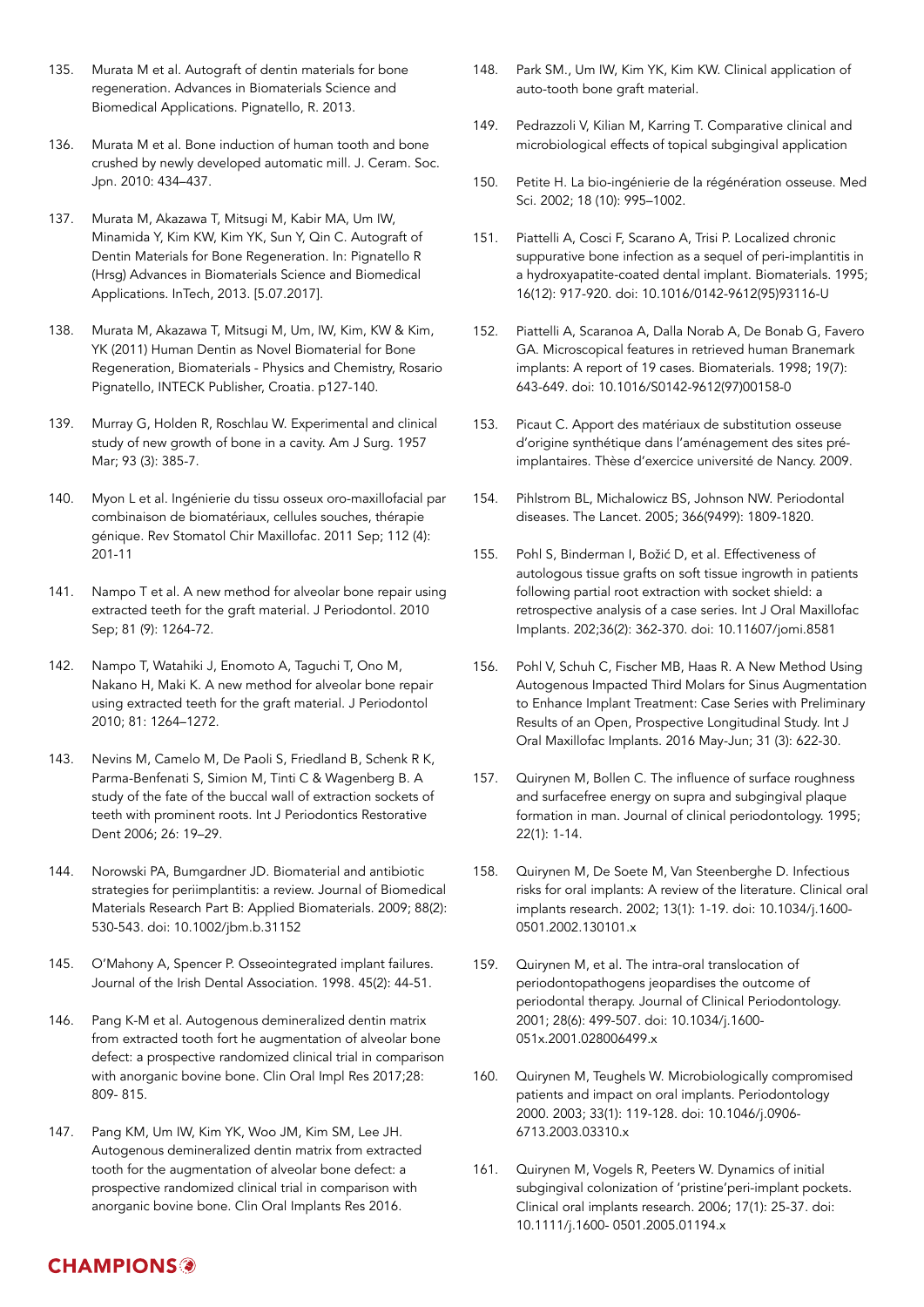- 162. Ramanauskaite A, Sahin D, Sader R, Becker J, & Schwarz F: Efficacy of autogenous teeth for the reconstruction of alveolar ridge deficiencies: a systematic review. Clin Oral Investig 2019; 23(12): 4263-4287.
- 163. Reis-Filho CR, Silva ER, Martins AB, Pessoa FF, Gomes PVN, de Araújo MSC, Miziara MN, Alves JB. Demineralised human dentine matrix stimulates the expression of VEGF and accelerates the bone repair in tooth sockets of rats. Archives of Oral Biology 2012;57: 469-476.
- 164. Renvert S, Polyzois IN. Clinical approaches to treat periimplant mucositis and peri implantitis. Periodontology 2000. 2015; 68(1): 369-404.
- 165. Rokn AR, Sajedinejad N, Yousefyfakhr H, Badri S. An unusual bone loss around implants. Journal of Dentistry (Tehran, Iran). 2013; 10(4): 388.
- 166. Roller MB, Li Y, Yuan JJ. Implantable medical devices and methods for making same. 2009; Google Patents.
- 167. Romeo E, Ghisolfi M, Carmagnola D. Peri-implant diseases: A systematic review of the literature. Minerva stomatologica. 2004; 53(5): 215-230.
- 168. Roos-Jansåker AM, Renvert S, Egelberg J. Treatment of peri-implant infections: a literature review. Journal of clinical periodontology. 2003; 30(6): 467-485.
- 169. RoosJansåker AM, Almhöjd US, Jansson H. Treatment of peri-implantitis: clinical outcome of chloramine as an adjunctive to non-surgical therapy, a randomized clinical trial. Clinical oral implants research. 2015. doi: 10.1111/clr.12612
- 170. Rosenberg ES, Cho SC, Elian N, Jalbout ZN, Froum S, Evian CI. A comparison of characteristics of implant failure and survival in periodontally compromised and periodontally healthy patients: A clinical report. The Int J Oral Max Fac Imp. 2004; 19(6): 873.
- 171. Santos A, Botelho J, Machado V, et al. Autogenous mineralized dentin versus xenograft granules in ridge preservation for delayed implantation in post-extraction sites: a randomized controlled clinical trial with an 18 months follow-up. Clin Oral Implants Res. 2021;32(8): 905-915. doi: 10.1111/clr.13765
- 172. Sbordone L, Bortolaia C. Oral microbial biofilms and plaquerelated diseases: microbial communities and their role in the shift from oral health to disease. Clinical oral investigations, 2003; 7(4): 181-188. doi: 10.1007/s00784-003-0236-1
- 173. Scheller EL, Krebsbach PH, Kohn DH. Tissue engineering: state of the art in oral rehabilitation. J Oral Rehabil. 2009 May; 36 (5): 368-89.
- 174. Schenk G, Flemmig TF, Betz T, Reuther J, Klaiber B. Controlled local delivery of tetracycline HCl in the treatment of periimplant mucosal hyperplasia and mucositis: A controlled case series. Clinical oral implants research. 1997; 8(5): 427-433.
- 175. Schmidmaier G. Improvement of fracture healing by systemic administration of growth hormone and local application of insulin-like growth factor-1 and transforming growth factorbeta1. Bone. 2002 Jul; 31 (1): 165-72.
- 176. Schmidt-Schultz TH, Schultz M. Intact growth factors are conserved in the extracellular matrix of ancient human bone and teeth: a storehouse for the study of human evolution in health and disease. Biol Chem. 2005 Aug;386(8): 767-76.
- 177. Schropp L, Wenzel A, Kostopoulos L & Karring T. Bone healing and soft tissue contour changes following singletooth extraction: a clinical and radiographic 12- month prospective study. Int J Periodontics Restorative Dent 2003; 23: 313–323.
- 178. Schropp L, Wenzel A, Kostopoulos L, et al. Bone healing and soft tissue contour changes following single-tooth extraction: a clinical and radiographic 12-month prospective study. Int J Periodontics Restorative Dent. 2003;23(4): 313–23.
- 179. Schropp L, Wenzel A, Kostopoulos L, Karring T. Bone healing and soft tissue contour changes following single-tooth extraction: a clinical and radiographic 12-month prospective study. Int J Periodontics Restorative Dent. 2003 Aug;23(4): 313-23.
- 180. Schwarz F et al.: Zahnwurzeln als Augmentate. ZWR 1 2016; 106: 70-74.
- 181. Schwarz F, Hazar D, Becker K, Sader R, Becker J. Efficacy of autogenous tooth roots for lateral alveolar ridge augmentation and staged implant placement. A prospective controlled clinical study.
- 182. Schwarz F, Schmucker A, & Becker J. Initial case report of an extracted tooth root used for lateral alveolar ridge augmentation. J Clin Periodontol 2016; 43: 985-989.
- 183. Seban A, Bonnaud P. Pratique clinique des greffes osseuses et implants: modalités thérapeutiques et prise en charge des complications. Elsevier Masson. 2012 Jan.
- 184. Seban A. Greffes osseuses et implants. Elsevier Masson. 2008 Oct.
- 185. Seibert JS. Reconstruction of deformed, partially edentulous ridges, using full thickness onlay grafts. Part I. Technique and wound healing. Compend Contin Educ Dent. 1983 Sep Oct; 4 (5): 437-53.
- 186. Seo BM et al. SHED repair critical-size calvarial defects in mice. Oral Dis. 2008 Jul; 14 (5): 428-34.
- 187. Sheikh Z, Glogauer M. Successful ridge augmentation: The challenge of periodontal tissue engineering. EC Dent Sci. 2015; 2: 216-218.
- 188. Sheikh Z, Sima C, Glogauer M. Bone replacement materials and techniques used for achieving vertical alveolar bone augmentation. Materials. 2015; 8(6): 2953-2993. doi: 10.3390/ ma8062953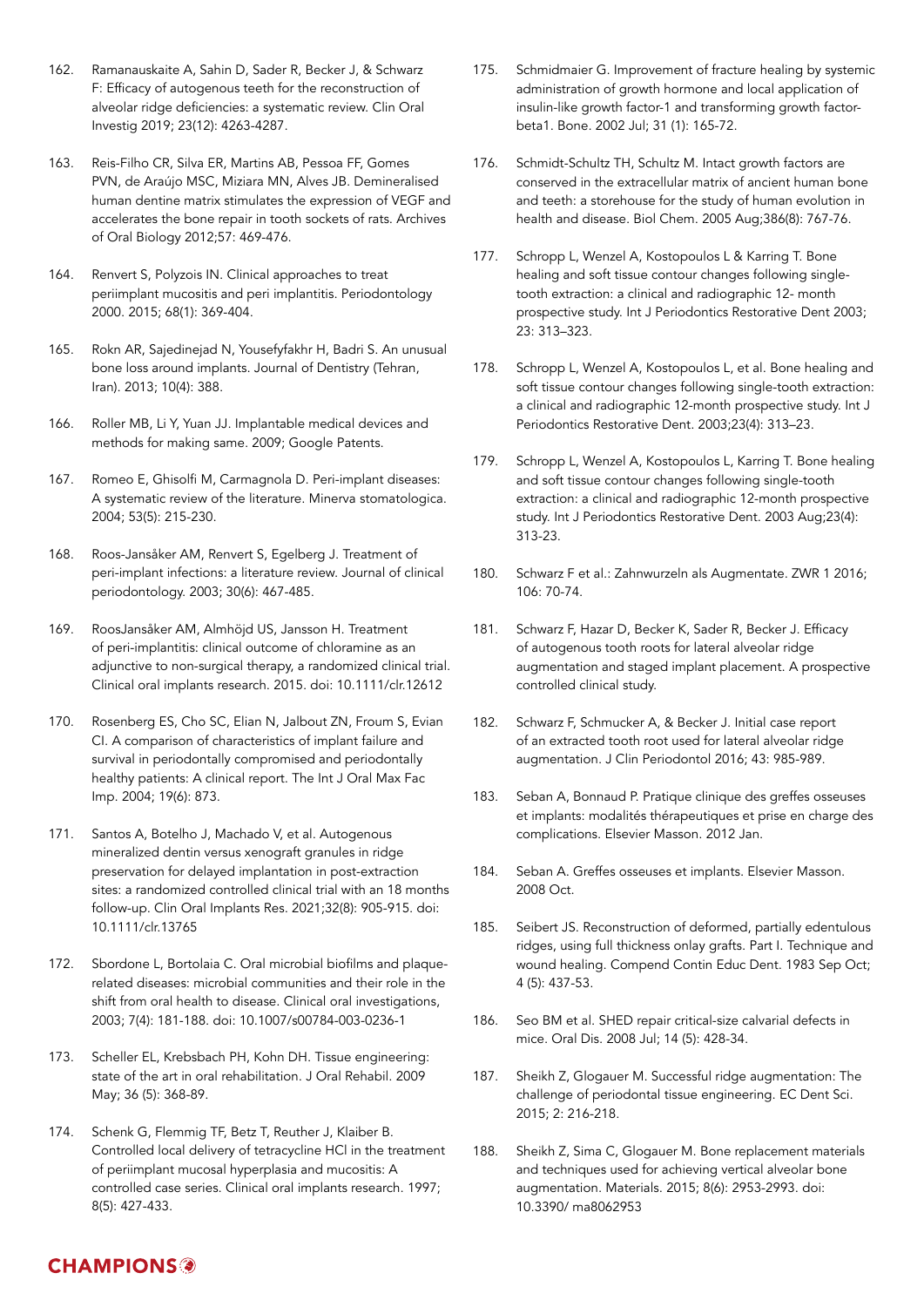- 189. Sheikh ZA, Javaid A, Abdallah MA, Bone MN. Replacement Graft Materials in Dentistry. In: Khurshid SZ, ed. Dental Biomaterials (Principle and its Application). Karachi, Pakistan: Paramount Publishing Enterprise; 2013.
- 190. Silverstein LH, Kurtzman D, Garnick JJ, Schuster GS, Steflik DE, Moskowitz ME. The microbiota of the peri-implant region in health and disease. Implant dentistry. 1994; 3(3): 170-175.
- 191. Simos S. A conservative approach to immediate bone grafting. Dent Today. 2021;40(3): 20-23.
- 192. Slagter KW, Meijer HJ, Bakker NA, Vissink A, Raghoebar GM. Immediate Single-Tooth Implant Placement in Bony Defects in the Esthetic Zone: A 1-Year Randomized Controlled Trial. J Periodontol. 2016; 87 (6): 619-29.
- 193. Slagter KW, Raghoebar GM, Bakker NA, Vissink A, Meijer HJ. Buccal bone thickness at dental implants in the aesthetic zone: A 1-year follow-up cone beam computed tomography study. J Craniomaxillofac Surg. 2016.
- 194. Snauwaert K, Duyck J, van Steenberghe D, QuirynenM, Naert Time dependent failure rate and marginal bone loss of implant supported prostheses: A 15-year follow-up study. Clinical oral investigations. 2000; 4(1): 13-20.
- 195. Su-Gwan K, Hak-Kyun K, Sung-Chul L. Combined implantation of particulate dentine, plaster of Paris, and a bone xenograft (Bio-Oss) for bone regeneration in rats. J Craniomaxillofac Surg. 2001 Oct; 29 (5): 282-8.
- 196. Suzuki S et al. Dentin sialoprotein and dentin phosphoprotein have distinct roles in dentin mineralization. Matrix Biol. 2009 May; 28 (4): 221-9.
- 197. Tabatabaei FS, Tatari S, Samadi R, Moharamzadeh K. Different methods of dentin processing for application in bone tissue engineering: A systematic review. J Biomed Mater Res A 2016;104: 2616-2627.
- 198. Takanashi K, Kishi M, Okuda K, Ishihara K. Colonization by Porphyromonas gingivalis and Prevotella intermedia from teeth to osseointegrated implant regions. The Bulletin of Tokyo Dental College. 2004; 45(2): 77-85. doi: 10.2209/ tdcpublication.45.77
- 199. Tal H et al. Cross-linked and non-cross-linked collagen barrier membranes disintegrate following surgical exposure to the oral environment: a histological study in the cat. Clin Oral Implants Res. 2008 Aug; 19 (8): 760-6.
- 200. Tamimi F, Sheikh Z, Barralet J. Dicalcium phosphate cements: brushite and monetite. Acta Biomater. 2012; 8(2): 474 - 487.
- 201. Tan WL, Wong TL, Wong MC, et al. A systematic review of post-extractional alveolar hard and soft tissue dimensional changes in humans. Clin Oral Implants Res. 2012;23 Suppl 5: 1-21. doi: 10.1111/j.1600-0501.2011.02375.x
- 202. Teughels W, Van Assche N, Sliepen I, Quirynen M. Effect of material characteristics and/or surface topography on biofilm development. Clinical oral implants research. 2006; 17(S2): 6881. doi: 10.1111/j.1600-0501.2006.01353.x
- 203. Thoma DS, Zeltner M, Hilbe M, Hammerle CH, Husler J, Jung RE. Randomized controlled clinical study evaluating effectiveness and safety of a volume-stable collagen matrix compared to autogenous connective tissue grafts for soft tissue augmentation at implant sites. J Clin Periodontol. 2016; 43 (10): 874-85.
- 204. Toloue SM, Chesnoiu-Matei I, Blanchard SB. A clinical and histomorphometric study of calcium sulfate compared with freeze-dried bone allograft for alveolar ridge preservation. J Periodontol 2012; 83: 847–855.
- 205. Tonetti MS, Schmid J. Pathogenesis of implant failures. Periodontology. 2000. 1994; 4(1): 127-138. doi: 10.1111/ j.1600- 0757.1994.tb00013.x
- 206. Tonetti MS. Determination of the success and failure of rootform osseointegrated dental implants. Advances in dental research. 1999; 13(1): 173-180. doi: 10.1177/089593749 90130010801
- 207. Tonetti MS. Risk factors for osseodisintegration. Periodontology. 2000; 1998. 17(1): 55-62. doi: 10.1111/ j.1600- 0757.1998.tb00123.x
- 208. Tulsane JF, Andreani JF. Les greffes osseuses en implantologie. Quintessence International. Réussir. 2004.
- 209. Um IW, Kim YK, Park JC, & Lee, JH. Clinical application of autogenous demineralized dentin matrix loaded with recombinant human bone morphogenetic-2 for socket preservation: A case series. Clin Implant Dent Relat Res 2019; 21(1): 4-10.
- 210. Urist MR, Strates BS. Bone morphogenetic protein. Clin Orthop Relat Res. 2009 Dec; 467 (12): 3051-62.
- 211. Urist MR. Bone: formation by autoinduction. Science. 1965 Nov 12; 150 (3698): 893-9.
- 212. van der Weijden F, Dell'acqua F & Slot DE. Alveolar bone dimensional changes of post-extraction sockets in humans: a systematic review. J of Clin Periodontol 2009; 36: 1048– 1058.
- 213. Van Houte J. Role of micro-organisms in caries etiology. Journal of dental research. 1994; 73(3): 672-681. doi: 10.1177/00220345940730031301
- 214. van Orten A. Die Anwendung von A- und i-PRF in der zahnärztlichen Praxis – eine Standortbestimmung, Dent Implant 2018: 362-373.
- 215. Van Steenberghe D, Naert I, Jacobs R, Quirynen M. Influence of inflammatory reactions vs. occlusal loading n periim plant marginal bone level. Advances in dental research. 1999. 13(1): 130-135. doi: 10.1177/08959374990130010201